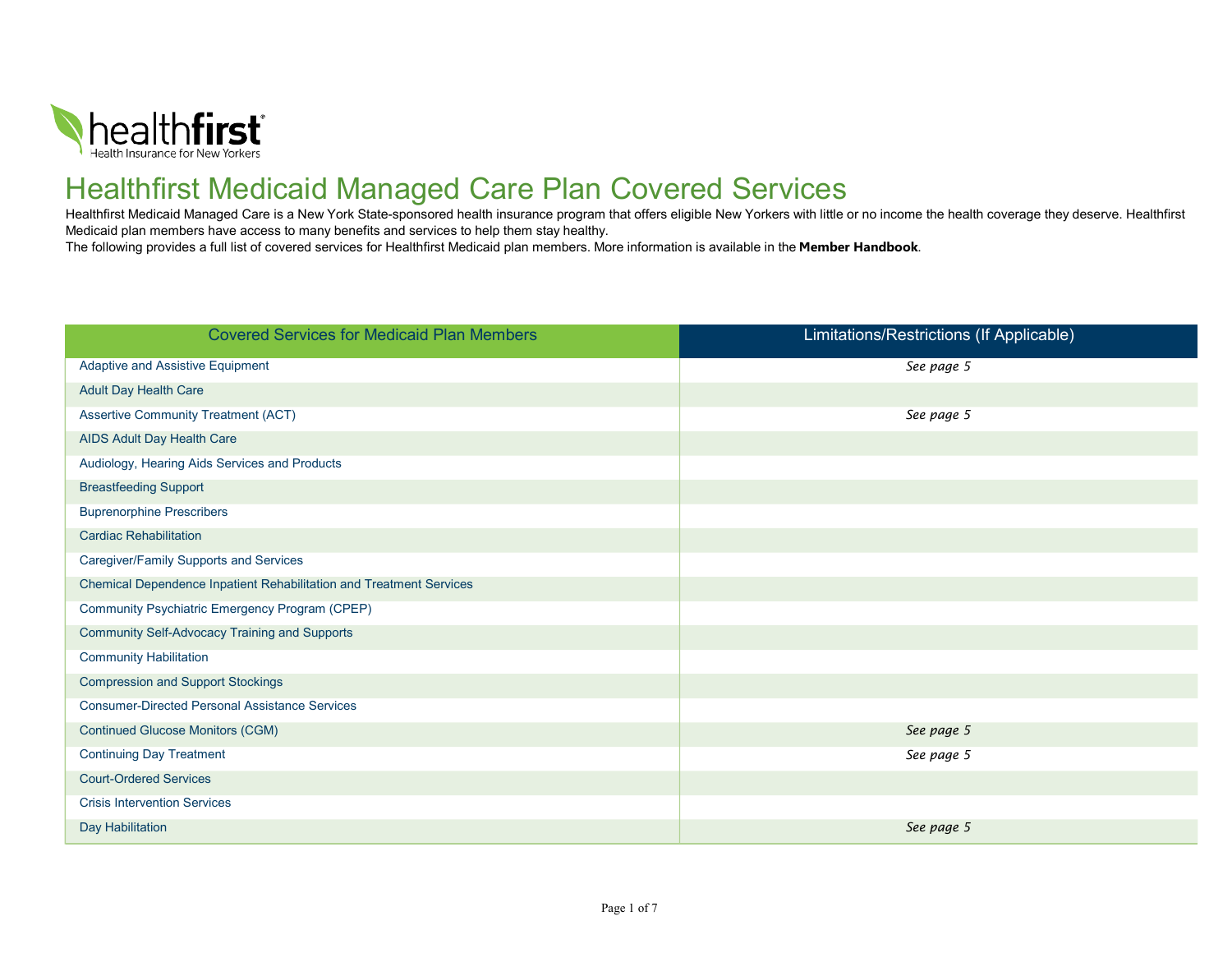| <b>Covered Services for Medicaid Plan Members</b>                                                   | Limitations/Restrictions (If Applicable) |
|-----------------------------------------------------------------------------------------------------|------------------------------------------|
| <b>Dental and Orthodontic Services</b>                                                              |                                          |
| <b>Detoxification Services</b>                                                                      |                                          |
| Diabetes - National Diabetes Prevention Program (NDPP)                                              |                                          |
| Directed Observed Therapy for Tuberculosis Disease (TB DOT)                                         |                                          |
| <b>Discharge Planning</b>                                                                           |                                          |
| Durable Medical Equipment (DME)                                                                     |                                          |
| Early and Periodic Screening, Diagnostic, and Treatment (EPSDT) Services/ Child Teen Health Program |                                          |
| (C/THP)<br><b>Emergency Services</b>                                                                |                                          |
| <b>Emergency Transportation</b>                                                                     | See page 5                               |
| <b>Environmental Modifications</b>                                                                  | See page 5                               |
| Experimental and/or Investigational Treatment                                                       | See page 5                               |
| Eye Care and Low Vision Services                                                                    |                                          |
| Family Planning and Reproductive Health Services                                                    |                                          |
| Family Peer Support Services (FPSS)                                                                 | See page 6                               |
| <b>Foot Care Services</b>                                                                           |                                          |
| <b>Foster Care Services</b>                                                                         | See page 6                               |
| <b>Harm Reduction Services</b>                                                                      | See page 6                               |
| <b>Home-Delivered Meals</b>                                                                         | See page 6                               |
| <b>Home Health Services</b>                                                                         |                                          |
| Hospice                                                                                             |                                          |
| <b>Inpatient Hospital Services</b>                                                                  |                                          |
| Inpatient Stay Pending Alternate Level of Medical Care                                              |                                          |
| <b>Laboratory Services</b>                                                                          |                                          |
| Local Department of Social Services (LDSS) Mandated Substance Use Disorder (SUD) Services           |                                          |
| <b>Maternity</b>                                                                                    |                                          |
| Medical Language Interpreter Services                                                               |                                          |
| <b>Medical Social Services</b>                                                                      | See page 6                               |
| <b>Mental Health Services</b>                                                                       |                                          |
| <b>Midwifery Services</b>                                                                           |                                          |
| Non-Emergency Transportation                                                                        | See page 6                               |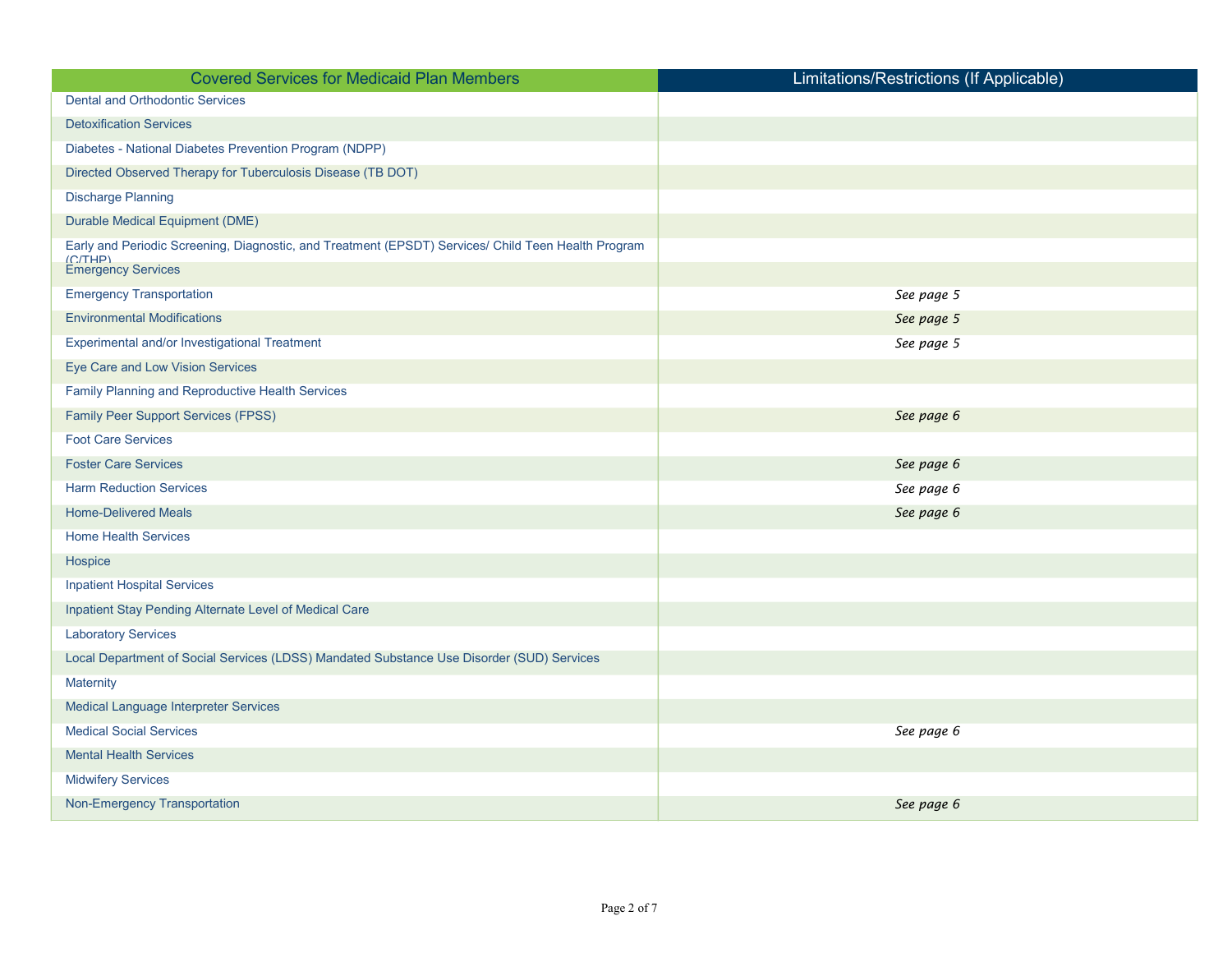| <b>Covered Services for Medicaid Plan Members</b>                                                     | Limitations/Restrictions (If Applicable) |
|-------------------------------------------------------------------------------------------------------|------------------------------------------|
| <b>Non-Medical Transportation</b>                                                                     |                                          |
| <b>Nurse Practitioner Services</b>                                                                    |                                          |
| <b>Observation Services</b>                                                                           |                                          |
| Palliative Care Pain & Symptom Management                                                             |                                          |
| <b>Palliative Care Bereavement Service</b>                                                            |                                          |
| <b>Palliative Care Massage Therapy</b>                                                                |                                          |
| Palliative Care Expressive Therapy                                                                    |                                          |
| <b>Partial Hospitalization</b>                                                                        |                                          |
| Pasteurized Donor Human Milk (PDHM)                                                                   | See page 6                               |
| Percutaneous Coronary Intervention (PCI), also known as coronary angioplasty                          |                                          |
| <b>Personal Care Services</b>                                                                         | See page 6                               |
| Personal Emergency Response System (PERS)                                                             |                                          |
| Personalized Recovery Oriented Services (PROS)                                                        | See page 6                               |
| <b>Physician Services</b>                                                                             |                                          |
| <b>Post-Stabilization Care Services</b>                                                               |                                          |
| Prescriber Prevails for Atypical Antipsychotic Drugs                                                  |                                          |
| Prescription and Non-Prescription Over-the-Counter (OTC) Drugs, Medical Supplies, and Enteral Formula |                                          |
| <b>Preventive Health Services</b>                                                                     |                                          |
| <b>Prevocational Services</b>                                                                         |                                          |
| <b>Private Duty Nursing Services</b>                                                                  |                                          |
| Prosthetic/Orthotic Services/Orthopedic Footwear                                                      |                                          |
| <b>Radiology Services</b>                                                                             |                                          |
| Rehabilitation Services (not including Psychosocial Rehabilitation (PSR))                             | See page 6                               |
| <b>Renal Dialysis</b>                                                                                 |                                          |
| Residential Health Care Facility (Nursing Home) Services (RHCF)                                       | See page 6                               |
| Respite (planned respite and crisis respite)                                                          |                                          |
| Screening, Brief Intervention and Referral to Treatment (SBIRT) for Chemical Dependency               |                                          |
| Second Medical/Surgical Opinion                                                                       |                                          |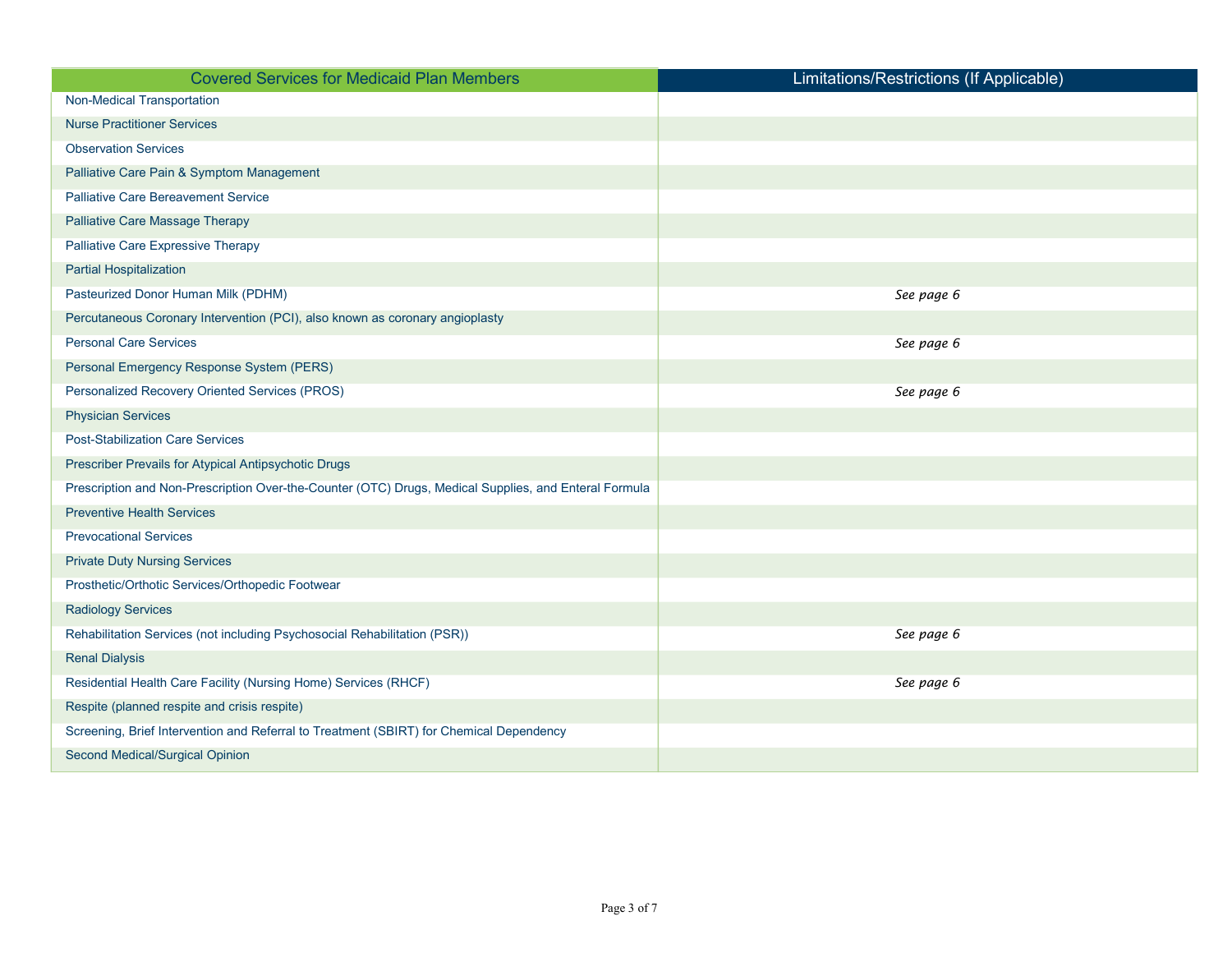| <b>Covered Services for Medicaid Plan Members</b>                                                                        | Limitations/Restrictions (If Applicable) |
|--------------------------------------------------------------------------------------------------------------------------|------------------------------------------|
| <b>Smoking Cessation Counseling</b>                                                                                      |                                          |
| <b>Smoking Cessation Products</b>                                                                                        |                                          |
| Substance Use Disorder (SUD) Inpatient Detoxification Services                                                           |                                          |
| Substance Use Disorder (SUD) Inpatient Rehabilitation and Treatment Services                                             |                                          |
| Substance Use Disorder (SUD) Medically Supervised Outpatient Withdrawal                                                  |                                          |
| Substance Use Disorder (SUD) Outpatient (includes outpatient clinic, outpatient rehabilitation, and opioid<br>treatment) |                                          |
| Substance Use Disorder (SUD) Residential Addiction Treatment Services                                                    |                                          |
| <b>Supported Employment</b>                                                                                              |                                          |
| <b>Tuberculosis Directly Observed Therapy</b>                                                                            |                                          |
| Other Licensed Practitioner (OLP)                                                                                        | See page 7                               |
| Community Psychiatric Supports and Treatment (CPST)                                                                      | See page 7                               |
| Psychosocial Rehabilitation (PSR)                                                                                        | See page 7                               |
| <b>Vehicle Modifications</b>                                                                                             | See page 7                               |
| <b>Youth Peer Support</b>                                                                                                | See page 7                               |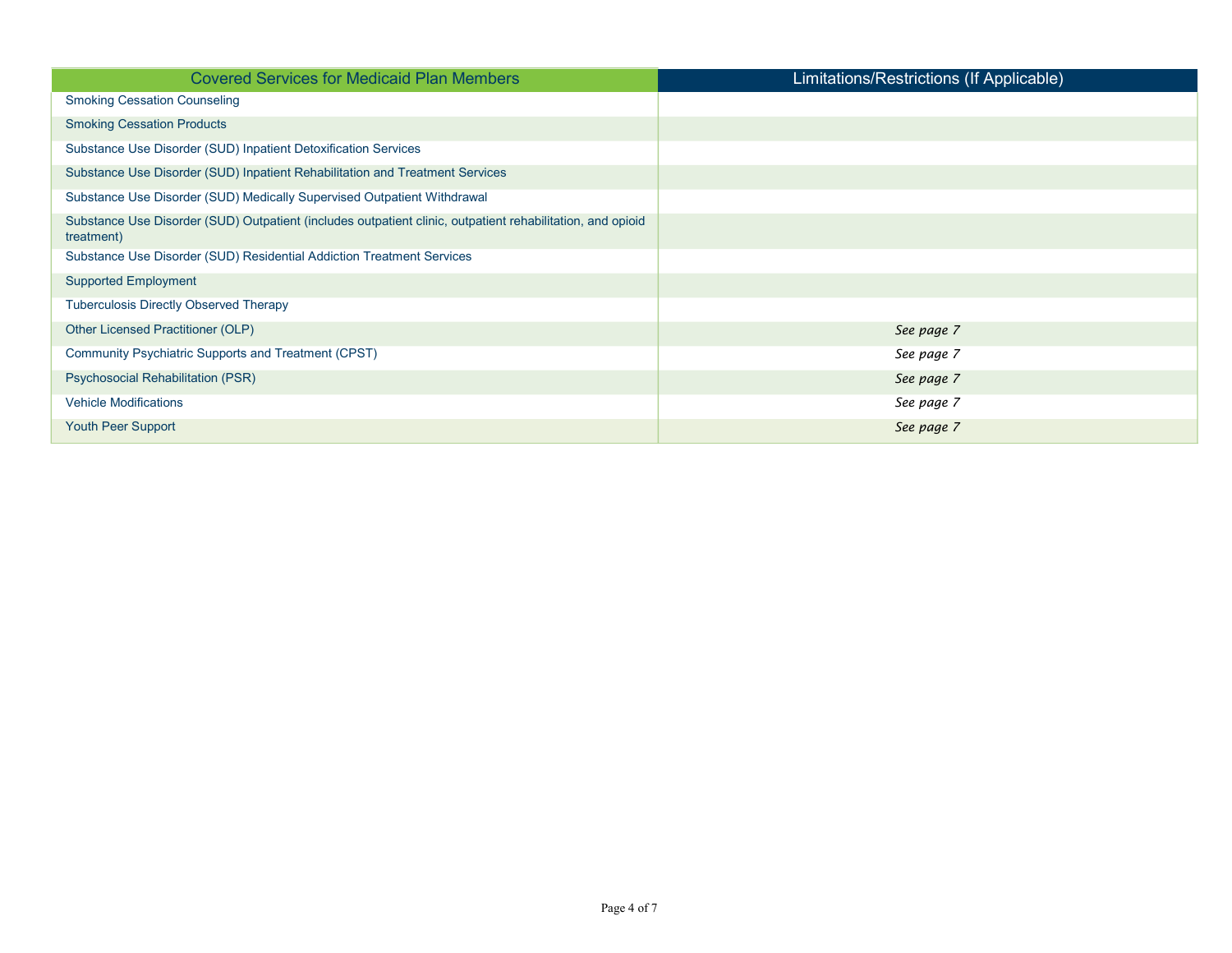| <b>Covered Services for Medicaid Plan Members</b><br>Adaptive and Assistive Equipment | Details - Limitations/Restrictions (If Applicable)<br>\$15,000 annual calendar year limit                                                                                                                                                                                                                                                                                                                                                                                                                                                                   |
|---------------------------------------------------------------------------------------|-------------------------------------------------------------------------------------------------------------------------------------------------------------------------------------------------------------------------------------------------------------------------------------------------------------------------------------------------------------------------------------------------------------------------------------------------------------------------------------------------------------------------------------------------------------|
| <b>Assertive Community Treatment (ACT)</b>                                            | Minimum age 18 years old                                                                                                                                                                                                                                                                                                                                                                                                                                                                                                                                    |
| <b>Continued Glucose Monitors (CGM)</b>                                               | NYS Medicaid coverage of real-time continuous glucose monitoring (RT-CGM) may be<br>available for members who meet each of the following criteria. Member must:<br>• Have a diagnosis of type 1 diabetes<br>• Be under the care of an endocrinologist who orders the device<br>• Currently be performing at least four finger-stick glucose tests daily<br>• Be on an insulin treatment plan that requires frequent adjustment of insulin dosing<br>• Be able, or have a caregiver who is able, to hear and view RT-CGM alerts and respond<br>appropriately |
| <b>Continuing Day Treatment</b>                                                       | Minimum age 18 years old                                                                                                                                                                                                                                                                                                                                                                                                                                                                                                                                    |
| Day Habilitation                                                                      | Children have a maximum daily amount of services that are available to individuals based<br>upon their residence. Individuals residing in certified settings are limited to a maximum of six<br>hours of non- residential services (or its equivalent), which must commence no later than 3pm<br>on weekdays.<br>Day Habilitation services will not include funding for direct, hands-on physical therapy,<br>occupational therapy, speech therapy, nutrition,<br>or psychology services.                                                                   |
| <b>Emergency Transportation</b>                                                       | Benefit is transferred to Medicaid fee-for-service (MFFS) according to a phase-in schedule.                                                                                                                                                                                                                                                                                                                                                                                                                                                                 |
| <b>Environmental Modifications</b>                                                    | \$15,000 annual calendar year limit                                                                                                                                                                                                                                                                                                                                                                                                                                                                                                                         |
| Experimental and/or Investigational Treatment                                         | Covered on a case-by-case basis.                                                                                                                                                                                                                                                                                                                                                                                                                                                                                                                            |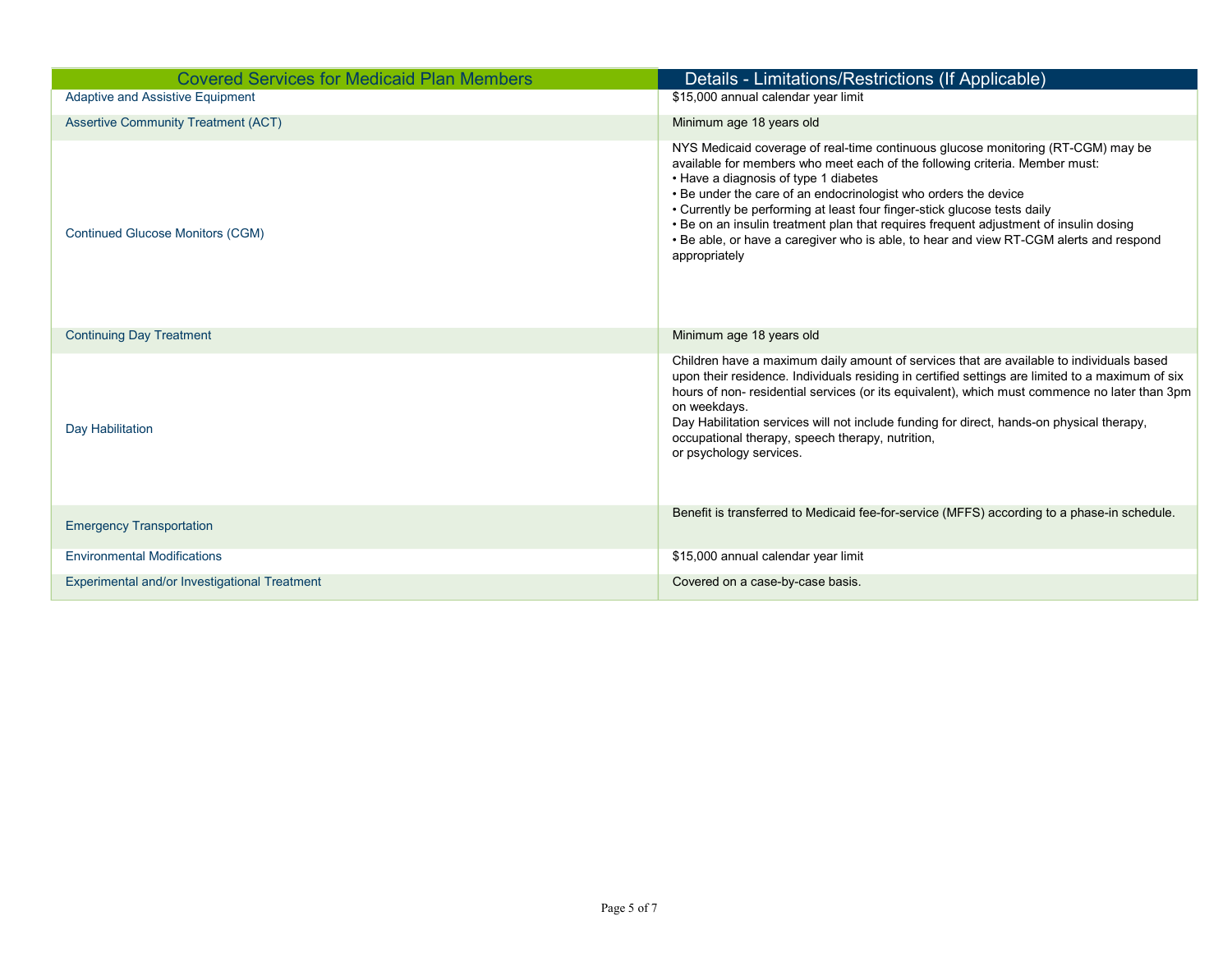| <b>Covered Services for Medicaid Plan Members</b>                         | Details - Limitations/Restrictions - (If Applicable)                                                                                                                                                                                                                                                                                                                       |
|---------------------------------------------------------------------------|----------------------------------------------------------------------------------------------------------------------------------------------------------------------------------------------------------------------------------------------------------------------------------------------------------------------------------------------------------------------------|
| <b>Family Peer Support Services (FPSS)</b>                                | Covered under the children's carve-in state plan amendment (SPA) services. FPSS services<br>are an array of formal and informal services and supports provided to families caring<br>for/raising a child who is experiencing social, emotional, developmental, medical, substance<br>use, and/or behavioral challenges in their home, school, placement, and/or community. |
|                                                                           | Limitations - Children under the age of 21 who are in foster care                                                                                                                                                                                                                                                                                                          |
| Foster Care Services - Core Limited Health Related Services (CLHRS)       | Covered as a per diem basis, inclusive of:<br><b>Nursing services</b><br>Skill building Licensed Behavioral Health Practitioner<br>Medicaid treatment planning and discharge planning<br>Clinical consultation and supervision<br>VFCA Managed Care liaison/administration                                                                                                 |
| Foster Care Services - Other Limited Health Related Services (OLHRS)      | Children/youth who are discharged from a 29-I Health Facility may continue to receive OLHRS<br>from any 29-I health facility for up to one year post discharge<br>This includes:<br>Children and Family Treatment Support Services (CFTSS)<br>Children's Home and Community and Based Services (HCBS)<br><b>Medicaid State Plan Services</b>                               |
|                                                                           |                                                                                                                                                                                                                                                                                                                                                                            |
| <b>Harm Reduction Services</b>                                            | Includes but is not limited to: overdose prevention, overdose response, and preventing<br>transmission of HIV, Hepatitis B and C, and other illnesses in substance users. Must be<br>recommended in writing by a physician or other licensed practitioner.                                                                                                                 |
| <b>Home-Delivered Meals</b>                                               | Only for those enrollees transitioning from the Long-Term Home Health Care Program<br>(LTHHCP) and who received home-delivered meals while in the program.                                                                                                                                                                                                                 |
| <b>Medical Social Services</b>                                            | Only for those enrollees transitioning from the Long-Term Home Health Care Program<br>(LTHHCP) and who received medical social services while in the program.                                                                                                                                                                                                              |
| Non-Emergency Transportation                                              | Benefit is transferred to Medicaid fee-for-service (MFFS) according to a phase-in schedule.                                                                                                                                                                                                                                                                                |
| Pasteurized Donor Human Milk (PDHM)                                       | Medicaid managed care (MMC) plans are required to cover inpatient use of PDHM when                                                                                                                                                                                                                                                                                         |
| <b>Personal Care Services</b>                                             | When only Level I (housekeeping) services provided, limited to eight (8) hours per week.                                                                                                                                                                                                                                                                                   |
| Personalized Recovery Oriented Services (PROS)                            | Minimum age 18 years old                                                                                                                                                                                                                                                                                                                                                   |
| Rehabilitation Services (not including Psychosocial Rehabilitation (PSR)) | Outpatient physical therapy limited to 40 (forty) visits each per calendar year. Occupational<br>and speech therapy limited to<br>20 (twenty) visits each per calendar year. Limits do not apply to enrollees who are under age<br>21, are developmentally disabled, or have a traumatic brain injury.                                                                     |
| Residential Health Care Facility (Nursing Home) Services (RHCF)           | Except for enrollees under age 21 in Long-Term Placement Status.                                                                                                                                                                                                                                                                                                           |